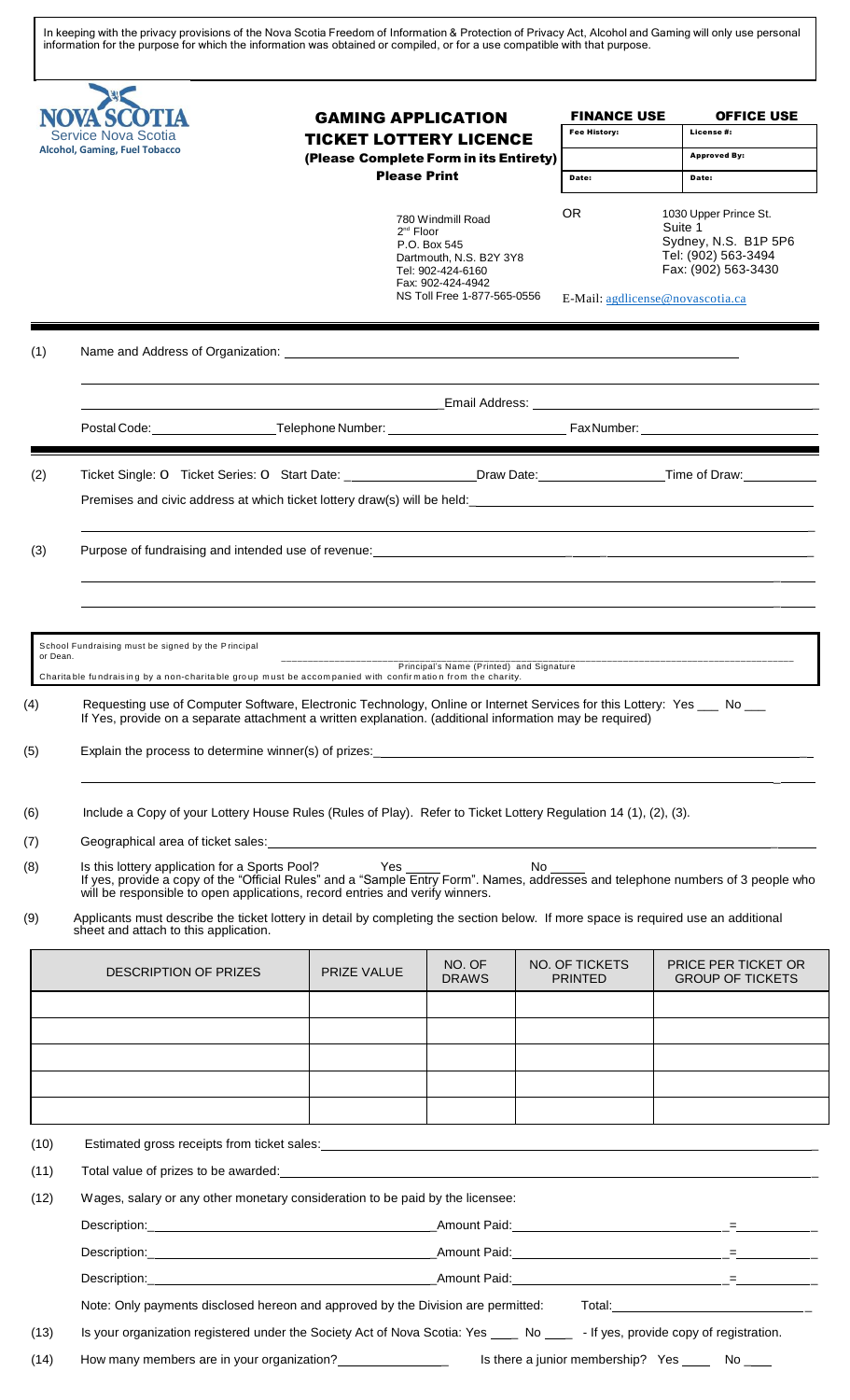(15) Are there shareholders? If yes, please list name(s), address(es) and telephone number(s): \_

|    | Is there a membership fee? Yes ____ No ____                                                                                                                                                                                                                         |                                                                                 |                                       |  |
|----|---------------------------------------------------------------------------------------------------------------------------------------------------------------------------------------------------------------------------------------------------------------------|---------------------------------------------------------------------------------|---------------------------------------|--|
|    | Does organization have elected executive: Yes ___ No ___ By-laws: Yes ___ No ___ Constitutions: Yes ___ No ___<br>Memorandum of Association: Yes ___ No ___ lf yes, please attach a copy of each.                                                                   |                                                                                 |                                       |  |
|    | Has organization established a separate bank account for deposit of lottery funds realized from this and previous lottery programs?<br>Yes __ No __ If yes, please provide name of financial institution where account is located and civic address:                |                                                                                 |                                       |  |
|    | If the total prize value offered for this ticket lottery program exceeds \$5,000.00, please provide a financial guarantee that the<br>applicant has on deposit sufficient funds to cover the prize value.                                                           |                                                                                 |                                       |  |
|    | Identify two representatives of applicant who will sign the application and be responsible for the conduct and management of the<br><b>Ticket Lottery:</b>                                                                                                          |                                                                                 |                                       |  |
|    | 1.                                                                                                                                                                                                                                                                  |                                                                                 |                                       |  |
|    |                                                                                                                                                                                                                                                                     |                                                                                 |                                       |  |
|    |                                                                                                                                                                                                                                                                     |                                                                                 |                                       |  |
|    |                                                                                                                                                                                                                                                                     |                                                                                 |                                       |  |
|    | 2.                                                                                                                                                                                                                                                                  |                                                                                 |                                       |  |
|    |                                                                                                                                                                                                                                                                     |                                                                                 |                                       |  |
|    |                                                                                                                                                                                                                                                                     |                                                                                 |                                       |  |
|    |                                                                                                                                                                                                                                                                     |                                                                                 |                                       |  |
|    | Resolution confirming the charitable/religious status of the applicant - mandate/mission;                                                                                                                                                                           | Verification of charitable/religious status of the applicant - mandate/mission; |                                       |  |
|    | Applicants may be required to submit to an interview with the Alcohol and Gaming Division staff; and<br>Applicants may be required to file additional information as determined by the Division.                                                                    |                                                                                 |                                       |  |
|    | and                                                                                                                                                                                                                                                                 |                                                                                 |                                       |  |
|    | (Please print name)                                                                                                                                                                                                                                                 |                                                                                 | (Please print name) SOLEMNLY DECLARE: |  |
|    | I am authorized by the named charitable/religious organization named to make this application for a Ticket Lottery Licence;<br>I am 19 or more years of age, and the information contained in the foregoing is, to the best of our knowledge, true and<br>accurate; |                                                                                 |                                       |  |
|    | That permission to hold the Ticket Lottery referred above has been duly obtained from the charitable/religious organization,<br>and we understand that written authorization may be requested.                                                                      |                                                                                 |                                       |  |
|    | That we, on behalf of the applicant organization, undertake to ensure that the net receipts from the above Ticket Lottery will<br>be used for charitable, religious or community objects or purposes.                                                               |                                                                                 |                                       |  |
|    | That we hereby assume full responsibility to ensure that the Ticket Lottery referred to above is operated in accordance with<br>the Gaming Control Act and Ticket Lottery Regulations.                                                                              |                                                                                 |                                       |  |
|    | That we hereby agree that the Nova Scotia Alcohol and Gaming Division staff has the authority to inspect the conduct at<br>any time during its occurrence.                                                                                                          |                                                                                 |                                       |  |
|    | That we hereby acknowledge that we have read and understand the provisions of the Ticket Lottery Regulations pursuant to<br>the Gaming Control Act with respect to Ticket Lottery.                                                                                  |                                                                                 |                                       |  |
| We |                                                                                                                                                                                                                                                                     |                                                                                 |                                       |  |

license expires.

Ticket Series: Fee equivalent to 2.13% of the total value of prizes awarded to be submitted on an annual basis for a 3 year license term, or 30 days following the expiry date of the license when issued for less than 3 years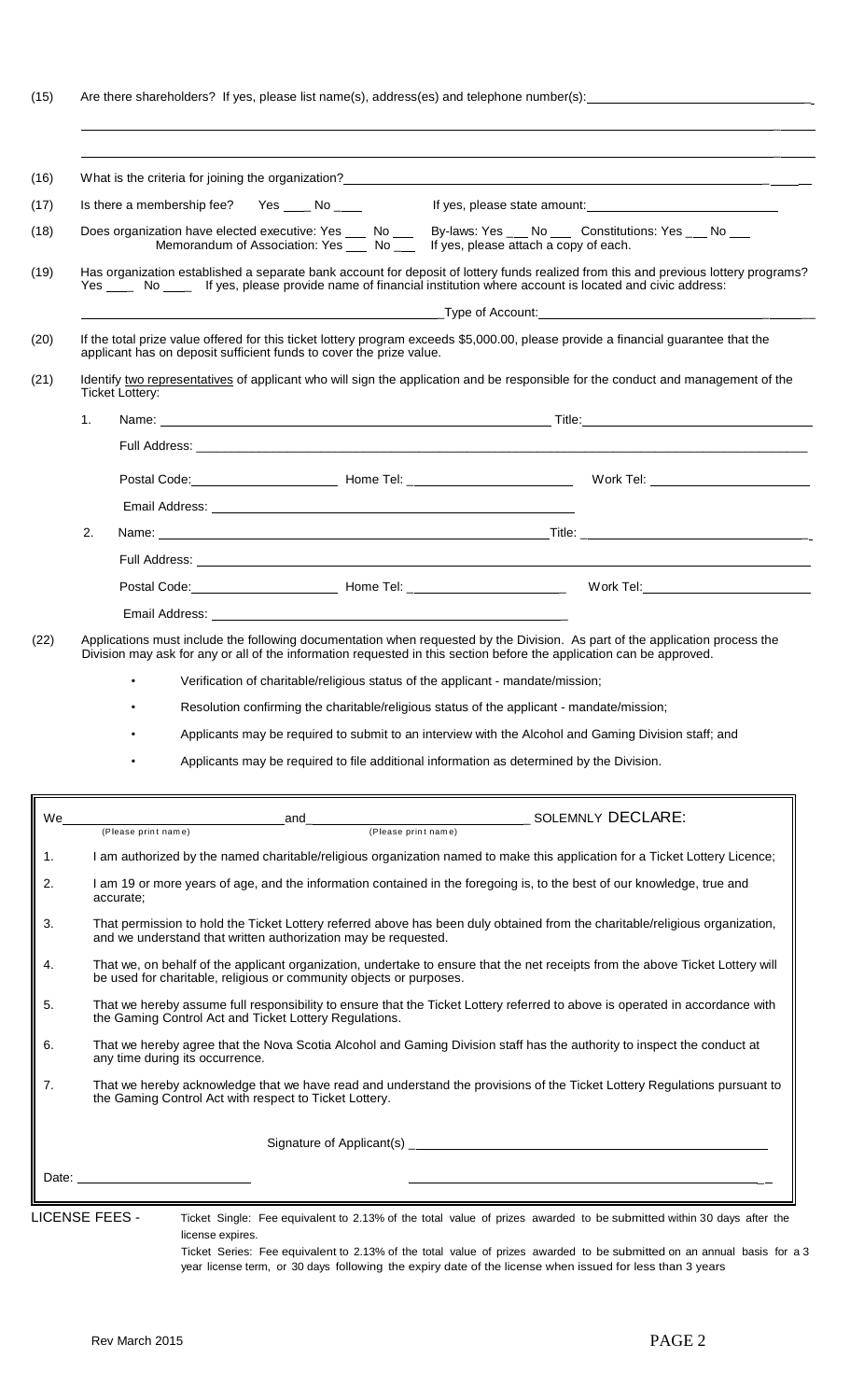## NOTICE TO APPLICANTS

Applicants are responsible to familiarize themselves with the Ticket Lottery Regulations, a copy of which is available for your convenience at the time of filing the application. The Regulations apply to every Ticket Lottery and application. The applicant's attention is drawn particularly to the following:

- 1. All net receipts must be allocated and utilized by the charitable and religious organization for which the license is granted. If required by the Division, certification and confirmation of the disbursement of funds to the charitable/religious organization must be forwarded to the office of the Division before any further applications for licenses on behalf of the same organization can be considered.
- 2. Regulation 4(3) of the Ticket Lottery Regulations, made pursuant tot he Gaming Control Act states as follows:
	- 4(3) Unless an exemption is granted by the Commission, a licensee shall indicate on each ticket
		- (a) the name and address of the licensee;<br>(b) the words "licensed by the Alcohol and the words "licensed by the Alcohol and Gaming Division" together with the assigned license or permit number;
		- (c) the price per ticket or group of tickets;
		- (d) a description of the prize;
			-
		- $\overline{e}$  the exact location, date and time of the draw; and  $\overline{f}$  any house rules or restrictions respecting the cond any house rules or restrictions respecting the conduct and management of the ticket lottery.
- 3. Regulation 4(4) of the Ticket Lottery Regulations, made pursuant to the Gaming Control Act states as follows:
	- 4(4) A licensee shall forward to the Division:
		- (a) respecting a 1-day license, within 30 days after the date on which the license expires; and
		- (b) respecting a license valid for a period greater than 1 day, within 30 calendar days after the last business day of each calendar month during such period, commencing with the month in which the license is issued, a specimen ticket together
			- with a report showing
			- (I) the number of tickets printed,
			- (ii) the number of tickets sold,
			- (iii) the number of tickets unsold,
			- (iv) the price per ticket or group of tickets, (v) the gross receipts from ticket sales,
			- (vi) the total expenses,
			-
			- (vii) the total value of a prize awarded, and<br>(viii) a complete list of all prizes awarded are a complete list of all prizes awarded and the names, addresses and telephone numbers of the winners.
- 4. Regulation 9 of the Ticket Lottery Regulations, made pursuant to the Gaming Control Act states as follows:
	- 9 The Division may prescribe such terms and conditions on a ticket lottery license or permit as it considers necessary or desirable for the public interest and for the proper administration of these regulations.
- 5. Regulation 10 of the Ticket Lottery Regulations, made pursuant to the Gaming Control Act states as follows:
	- 10 The Division may suspend or cancel a license or permit where: (a) a licensee contravenes any requirement of the application or breaches any of the terms or conditions of the license or any provision of the Act or these regulations; or
		- (b) the Division determines that it is in the public interest to suspend or cancel the license or permit.
- 6. Regulation 13 of the Ticket Lottery Regulations, made pursuant to the Gaming Control Act states as follows:
	- 13 (1) No licensee shall in any way engage in advertising, or permit anyone with whom the licensee contracts to engage in advertising that
		- (a) implies ticket lotteries promote or are required for social acceptance, personal or financial success or the resolution of any economic, social or personal problems;
		- (b) contains endorsements by well-known personalities that suggest playing ticket lotteries contributed to their success;
		- (c) compares playing ticket lotteries to other forms of gaming in Nova Scotia.
		- (2) All ticket lottery advertisements shall state, in size and form approved by the Division,
			- (a) the name of the licensee;

or

- (b) the date, time and place of the ticket draw; and
- (c) the current lottery license or permit number and the year issued by the Division, and shall clearly state the total cash value of prizes to be awarded.
- (3) A licensee shall provide the Division, at its request, with samples of advertising and promotional materials to be used in connection with a ticket lottery for approval by the Division.
- (4) A licensee shall not insert an advertisement in any publication which reserves a space or spaces for a ticket purchaser to place any name, address or telephone number that can be extracted from the advertisement and forwarded to the licensee in the original or duplicated form to be used as an entry in a licensed ticket lottery draw.
- (5) Ticket lotteries licensed by the Division shall not be advertised outside the Province nor shall tickets be sold outside the Province.
- (6) No lottery ticket originating outside the Province or primarily for the benefit of charitable, religious or community objects or purposes outside the Province shall be sold in the Province.

The Ticket Lottery Regulations provide rules of play which are included in Regulation 14, 15, 16, 17, 18, 19, and 20 which are set forth.